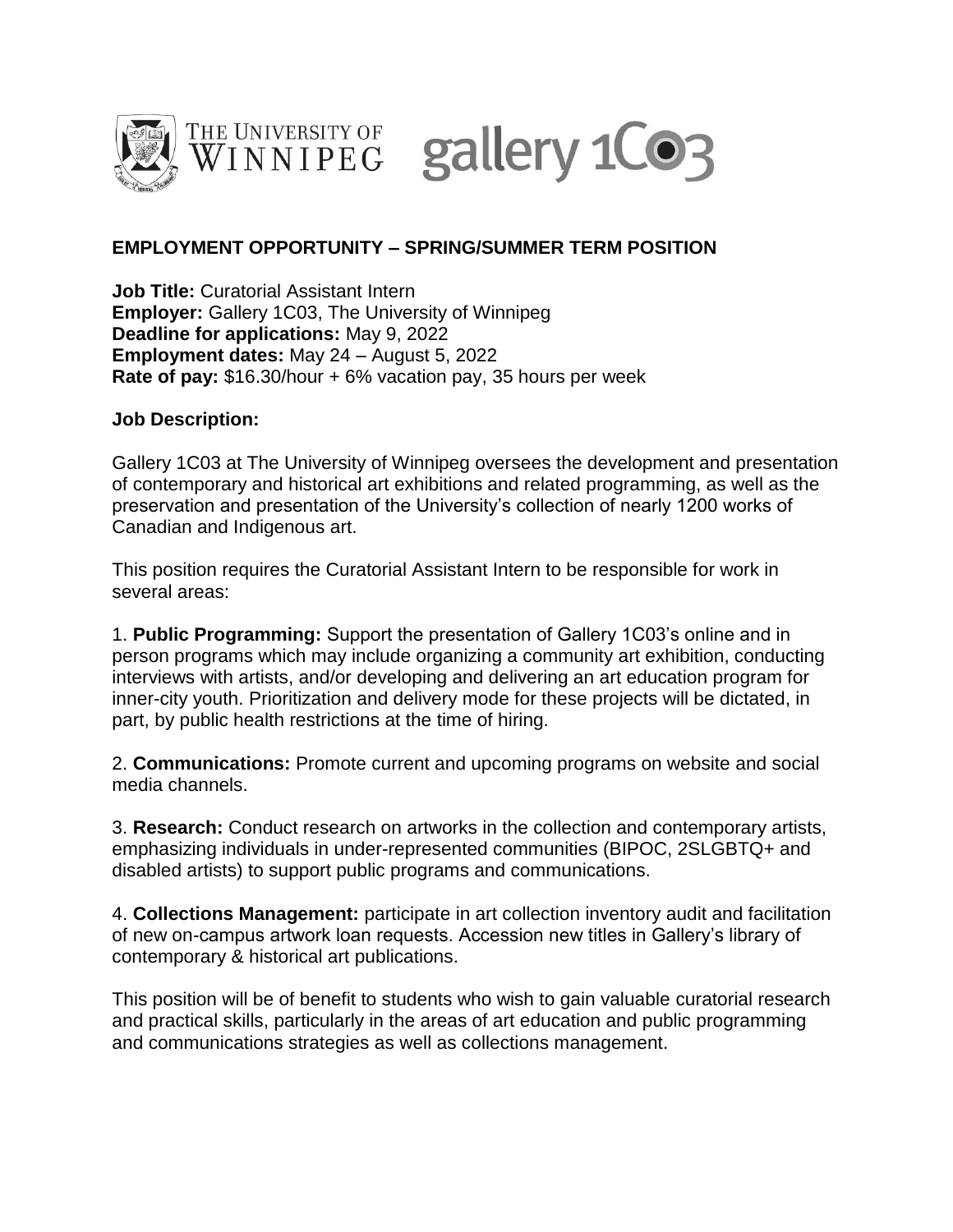This position is made possible thanks to funding from the Government of Canada's Young Canada Works in Heritage Organizations Program (YCWHO). As such applicants must meet the YCW eligibility requirements.

## **Qualifications:**

**Education:** Upper level undergraduate or graduate student focused in the area of Education, Fine Arts, Art History, Cultural Studies, Curatorial Studies, or a related discipline; student returning to studies full time in the fall of 2022.

**Experience:** Experience teaching through the arts and within a gallery setting would be an asset as would working with collections and/or information management systems and databases and knowledge of Canadian and Indigenous art.

**Computer Skills:** Must be proficient in Microsoft Office as well as social media platforms Facebook, Twitter and Instagram. Familiarity with database programs such as Filemaker Pro would be an asset.

**Communication, Research, and Organizational Skills:** The ideal candidate will have excellent verbal and written communication skills, strong research skills, superior organizational skills, and possess a strong attention to detail with a high degree of accuracy, as well as the ability to set goals and work independently. Well-developed interpersonal skills and a willingness to be a team player as well as problem-solving abilities are essential.

**Young Canada Works (YCW) Eligibility:** Potential candidates must confirm that they meet the eligibility requirements of YCW prior to making application. Consult the following website for further information: [https://www.canada.ca/en/canadian](https://www.canada.ca/en/canadian-heritage/services/funding/young-canada-works/students-graduates/heritage-organizations-students.html)[heritage/services/funding/young-canada-works/students-graduates/heritage](https://www.canada.ca/en/canadian-heritage/services/funding/young-canada-works/students-graduates/heritage-organizations-students.html)[organizations-students.html.](https://www.canada.ca/en/canadian-heritage/services/funding/young-canada-works/students-graduates/heritage-organizations-students.html)

The University of Winnipeg is committed to equity, diversity and inclusion and recognizes that a diverse staff and faculty benefits and enriches the work, learning and research environments, and is essential to academic and institutional excellence. We welcome applications from all qualified individuals and encourage women, racialized persons, Indigenous persons, persons with disabilities, and 2SLGBTQ+ persons to confidentially self-identify at time of application.

The University of Winnipeg is committed to ensuring employment opportunities are accessible for all applicants. If you require accommodation supports during the recruitment process, please contact the gallery.

**To apply:** Interested candidates should apply directly via the Young Canada Works website at [https://young-canada-works.canada.ca/Account/Login.](https://young-canada-works.canada.ca/Account/Login)